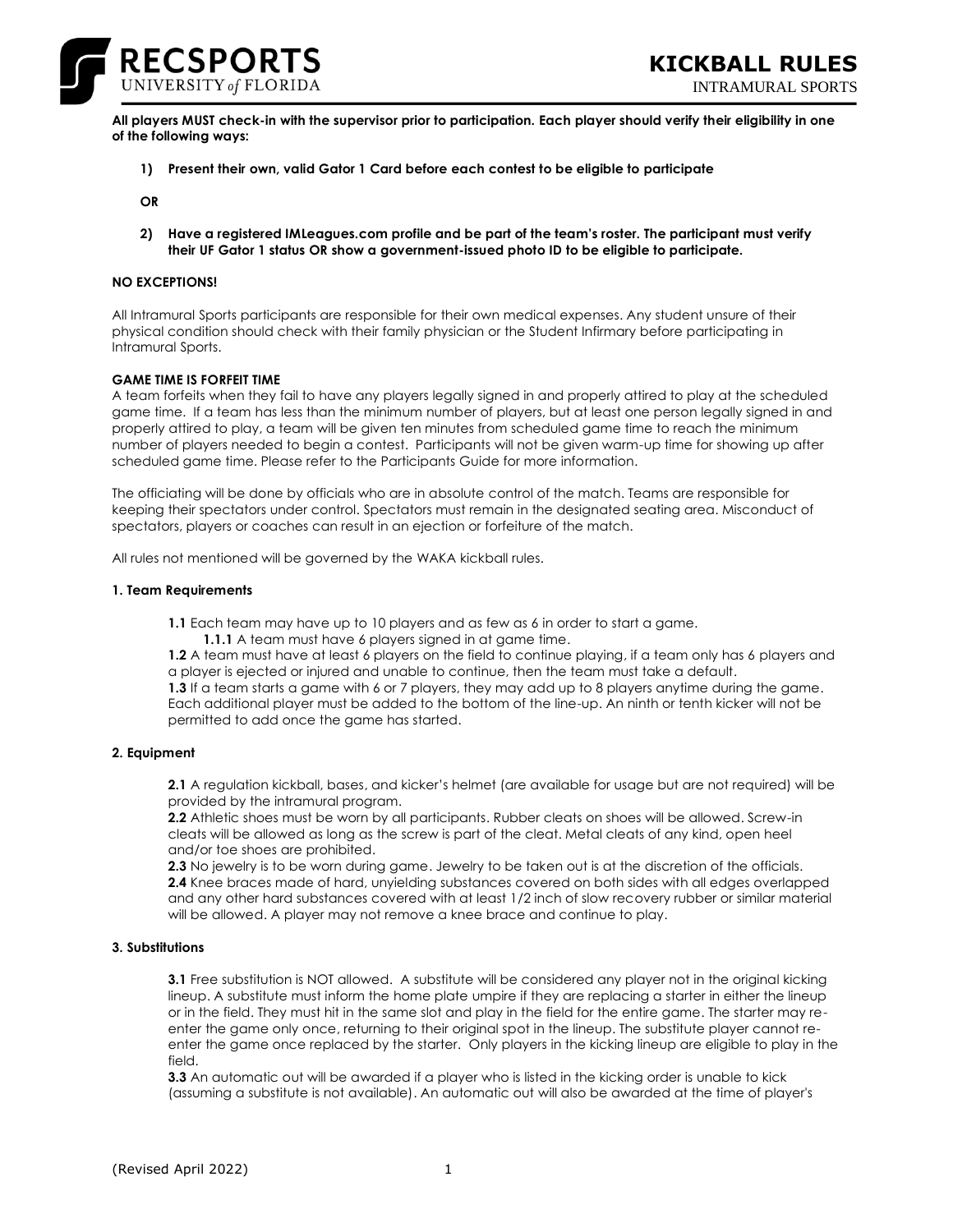

turn in the lineup if that player has been ejected from the game. No substitute will be permitted to take an ejected kicker's place. See Rule 11.3

#### **4. Length of the Game**

**4.1** A regulation game consists of a maximum of seven innings. No innings will be started after 50 minutes of playing time has elapsed. If an inning is started, it must be completed. Innings are considered started once the third out of the previous inning is made. Completed games which end in a tie during the regular season will stand. There will be no warm-up time given to either team because of the time limit. Teams should warm up in the designated areas off the field before their game.

**4.2** If a twelve run difference occurs during a contest after four (4) innings, or 3 1/2 with the home team winning, the game will be stopped and considered a complete game.

**4.3** If a game is canceled and has been played through 3 1/2 innings (the home team winning), or the 4 inning (the visiting team winning) it is considered a complete game. (Example: rain in the middle of the 6th inning, score reverts to end of the 5th inning.)

**4.4** No time limit will be in effect during championship games, but the mercy rule still applies.

## **5. Sportsmanship**

**5.1** If at any time a team has 2 players and/or coaches and/or spectators ejected from the game, the offending team will immediately default the game.

**5.2** The offensive team is responsible for retrieving all foul balls.

**5.3** Teams must leave the dugout and remove all trash and equipment immediately following their game.

**5.4** During the game all equipment must remain in the dugout.

**5.5** Please review sportsmanship section of the Intramural Sports Participants guide for further sportsmanship clarifications and rule definitions.

#### **6. Running**

**6.1** No stealing is allowed. Runners may leave the base when the pitch is kicked. If the runner is off the base before the pitch reaches the plate, the runner is out and no pitch is declared by the umpire. **6.2** The base distance is 65 feet.

**6.3** When the ball is thrown over the fence or into the dugout, all runners will be awarded two bases, and the award will be governed by the positions of the runners when the ball left the fielder's hand. If two runners are between the same bases, the award is based on the position of the lead runner. The base to which the runner is running has no effect on the award.

**6.4** Any runner who deliberately runs into a fielder (waiting to make a tag or a force out) will be called out immediately and each runner will return to the last base occupied at the time of the collision. If the runner's act is flagrant, he/she will be ejected. Other runners involved in the play may be called out at the umpire's discretion.

**6.5** Any runner who is not in contact with a base and is in fair territory when struck by a kicked ball, and the ball had not passed a defensive player other than the pitcher, will be called out. An immediate dead ball should be called, the runner is out and the kicker is awarded first base.

**6.6** A runner may choose either to slide into a base or simply avoid contact. Please always be aware that sliding into a base may cause injury. Intramural Sports does not require players to slide, however, if a runner chooses not to slide, they must still avoid contact and may be tagged out. Collisions may result in immediate ejections. A runner who leaves the base path will be called "out".

**6.7** In the case of a possible double play, the base runner must slide directly into the base (rather than the fielder) or get out of the way of the thrown ball or both he/she and the kicker-base runner may be called out.

**6.8** A defensive player cannot stand in the base path or obstruct the path of a base runner unless he/she is making a play on the ball. In the event of an obstruction, the umpire shall award the obstructed runner and each other runner affected by the obstruction the bases they would have, in his/her opinion, reached had there been no obstruction.

**6.9** The base runner may choose to use the white 1st base bag or the orange 1st base bag, however, they must attempt to avoid contact. Fielders must use the white bag. We strongly encourage base runners to use the orange bag and while fielders are using the white bag to avoid any possible collisions. **6.10** Runners may still tag up if a ball is caught in foul territory.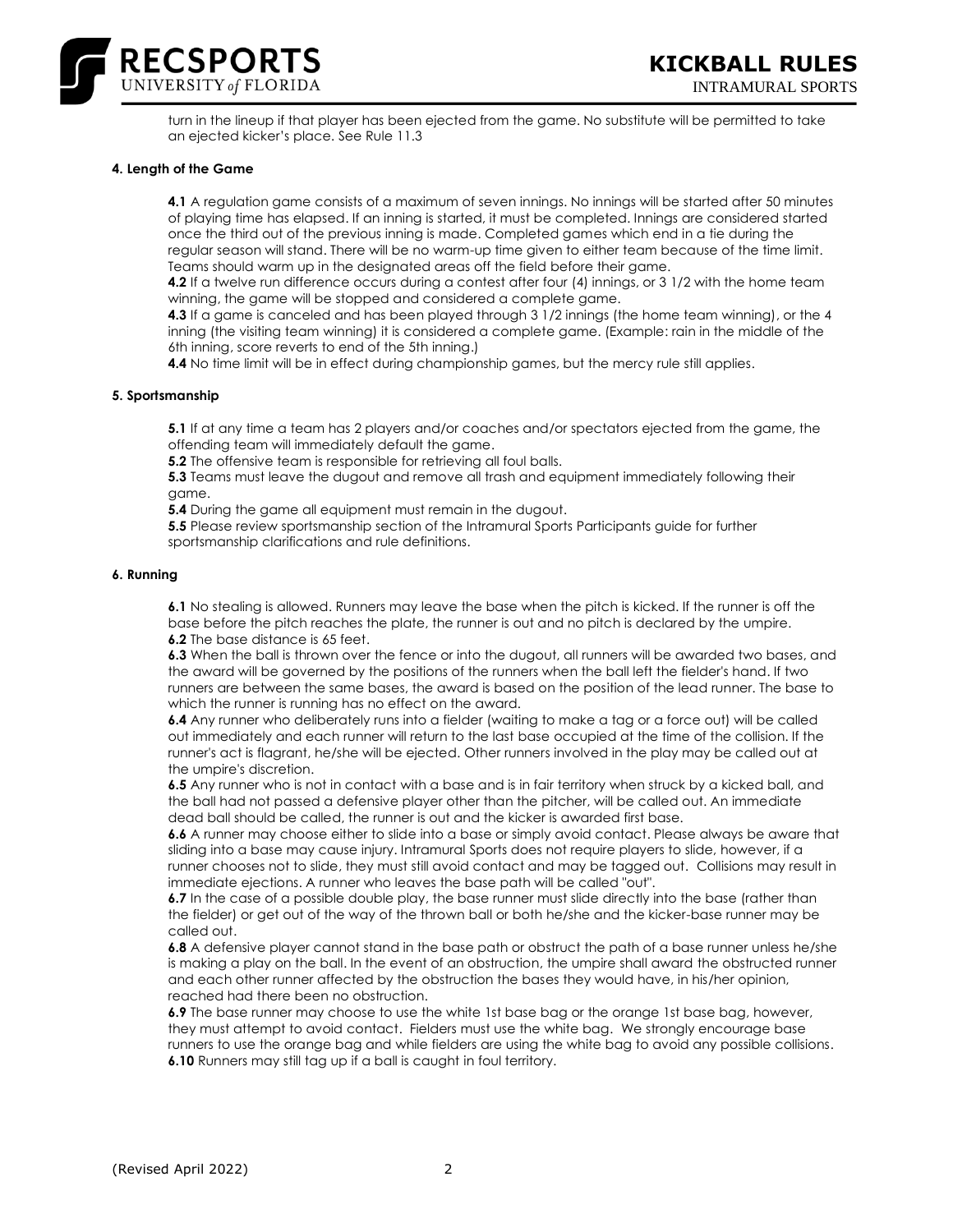

## **7. Kicking**

**7.1** The kicker will have a maximum of three pitches to put the ball into play, in which a maximum of two pitches may be fouled off.

**7.1.1** Failure to put the ball into play after three pitches or after two strikes/foul balls will result in an out.

**7.2** The kicker has 10 seconds to enter the kicker's box. If the kicker does not enter the box, the umpire shall call a foul ball on the kicker.

**7.3** The ball may not be kicked until it becomes even with or is behind home plate. A violation of this results in the play being called dead and a strike/foul ball is awarded.

**7.4** If a kicking team's ball never completely crosses the 10 foot semicircle in front of home plate (see Rule 8.8), the kicker will be called out and all runners will return to their original bases.

**7.5** A player will be ruled out if they get hit by the ball from the shoulders or below before reaching the base, a pop fly is caught, or if the base runner is off of the base before the ball is put into play by the kicker. A player will still be considered out even if the ball hits the ground before legally striking the player. EXCEPTION: a player who is not in a regular standing/running position and is hit in the face/head will be ruled out! (ex. bending down to avoid getting hit or the runner falling down)

**7.5.1** A runner who is hit above their shoulders is safe and advances one (1) base.

**7.6** An extra hitter (EH) may be used. They are the ninth or tenth kicker in the lineup. This person cannot be added once the game has started. If an EH is used, the position cannot be terminated during the game. An EH may substitute in the field, however, they must maintain the same position in the kicking order.

**7.1** When kicking, a team may only have the current kicker, the on-deck kicker, and base coaches outside of the dugout. The rest of the team must stay in the dugout.

# **8. Pitching & Fielding**

**8.1** Teams will pitch to their own teams.

**8.2** The kicking team will be allowed to designate one player to stand at the pitchers' mound and pitch to their own team. This player cannot interfere with normal fielding team's play. Should this player be struck by kicked ball, the teammate kicking will be accessed an out and the play is call "dead". There is no advancement of base runners. The fielding team will still place a "pitcher" at the mound and will play the normal role of that position fielding the ball.

**8.3** If the kicking team's pitcher is struck with a thrown ball or obstructs the fielding team,

it is the **umpire's discretion** on whether or not interference is called.

**8.4** Prior to pitching, the pitcher shall come to a full and complete stop with both feet firmly on the ground, and with one or both feet in contact with the pitching rubber. The ball must be held in the pitching hand or both hands in front of the body. This position must be maintained at least one second but not more than 10 seconds before starting the delivery. The pitcher has 20 seconds to pitch the ball and this time starts when the previous pitch ends. Violation of this will result in a strike/foul ball.

**8.5** In the act of delivering the ball to the kicker, the pivot foot must remain in contact with the pitcher's rubber until the ball leaves the hand. A legal delivery shall be a ball that is delivered to the kicker underhand. Violation of either will result in a "no pitch" being called.

A legal delivery shall be a ball that is delivered to the kicker underhand.

**8.6** All teams must field a catcher directly behind the kicker. The catcher must remain behind the kicker until the ball is kicked.

**8.7** The fielding team pitcher must remain behind the pitching mound until the ball is kicked.

**8.8** One player may roam anywhere within the infield. However, the one "roamer" may not cross the semicircle line that will be placed approximately10 feet from home plate until the ball has been kicked. Once kicked, fielders may enter the semicircle.

All other players must remain behind each **base line** until the ball is kicked.

Penalty: A team's first infraction regarding positioning prior to the ball being kicked will result in a Fielder Encroachment Warning to the team, no pitch will be called, and the count will remain the same and the kicker will return to home to kick again. The second and each subsequent fielder encroachment infraction by a team during the game will result in the kicker being awarded first base regardless of the outcome of the kick.

**8.9** If a player on the defensive team touches the ball before it has passed the semi-circle or arc, the ball is live.